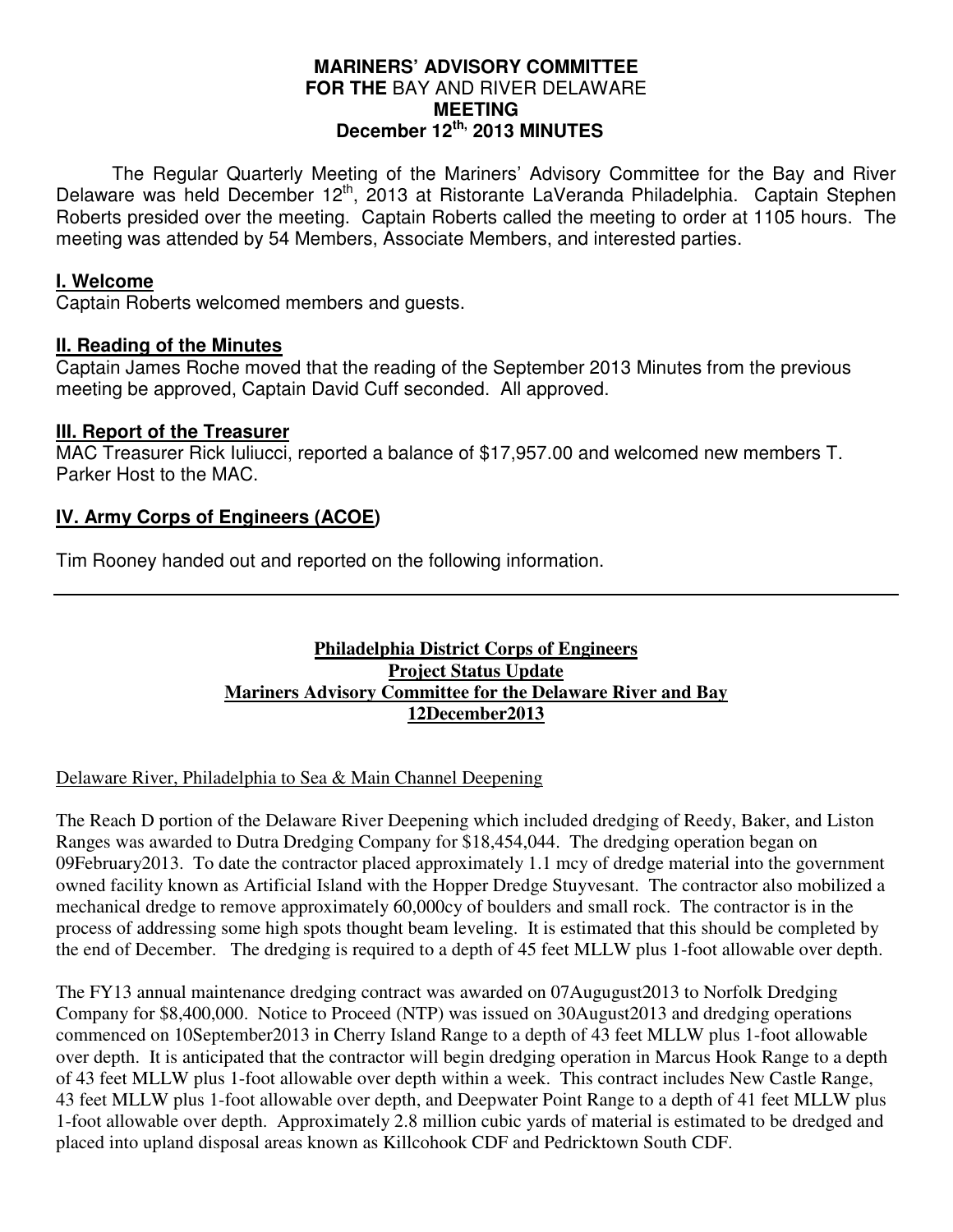The Reach A portion of the Delaware River Deepening, Tinicum Range, is scheduled for Bid Opening on December 18, 2013. Approximately 400,000cy of new work dredging is required to a depth of 45 feet MLLW plus 1-foot allowable over depth with placement into Ft. Mifflin Upland CDF. The contractor will be able to perform this work in January-March2014 and/or July-November2014 to avoid the environmental window on deepening work.

The Reach AA portion of the Delaware River Deepening is scheduled for NTP in the month of July 2014. This contract will consists of new work dredging within the Delaware River, specifically Philadelphia Harbor Ranges of the Delaware River main channel from the Ben Franklin Bridge to and including Beckett Street Terminal. It is estimated that 700,000 cy of dredged material will be placed at Ft. Mifflin Upland CDF. Dredging will be to a depth of 45 feet MLLW plus 1-foot allowable over depth.

The Reach E portion of the of the Delaware River Deepening which includes approximately 1.8 million cubic yards of new work dredging to a depth of 45 feet MLLW plus 1-foot allowable over depth with placement onto Broadkill Beach Delaware is scheduled for September 2014 through January 2016.

## **Wilmington Harbor**

A contract solicitation for Maintenance Dredging of both the 35-foot and 38-foot project channels was recently negotiated with Weeks Marine Inc. The pipeline dredge RS Weeks will mobilize to the Port of Wilmington shortly after completing beach restoration work at Cape May, New Jersey. We expect dredging to begin by the last week in January 2014. All dredged material removed during this contract will be contained in the newly rehabilitated Wilmington South disposal area.

### **Delaware River, Philadelphia to Trenton**

A contract for maintenance dredging of the Upper Delaware River 40-foot channel from the Bristol/Keystone Intersection to the upper end of Newbold Range, the Fairless Turning Basin and a portion of Duck Island Range was awarded on 10 September 2013. Dredging operations for this work commenced on 11 October 2013 and were completed 29 November 2013. The Money Island and Biles Island disposal sites were utilized for the containment of the dredged material. Special thanks to the USCG for repositioning the aids to navigation throughout the dredging contract limits. This work was accomplished by Operation and Maintenance Emergency Supplemental funding provided to repair and restore projects damaged by Super Storm Sandy.

### **Chesapeake and Delaware Canal**

Summit Bridge and Reedy Point Bridge Painting and Miscellaneous Steel Repairs will be on-going through the Spring of 2014.

Captain Roberts reported that the dredge Essex is currently setting up to work in Marcus Hook. COTP Moore added that the Coast Guard will grant one vessel at a time to use the anchorage. It was also reported that the New Castle work has slipped back into late January early February.

# **V. NOAA**

Jon Swallow reported the following:

We have 90 cartographers updating charts but only had 18 working during the shutdown for critical updates. He added that they get 60,000 pieces of source information each year to put on the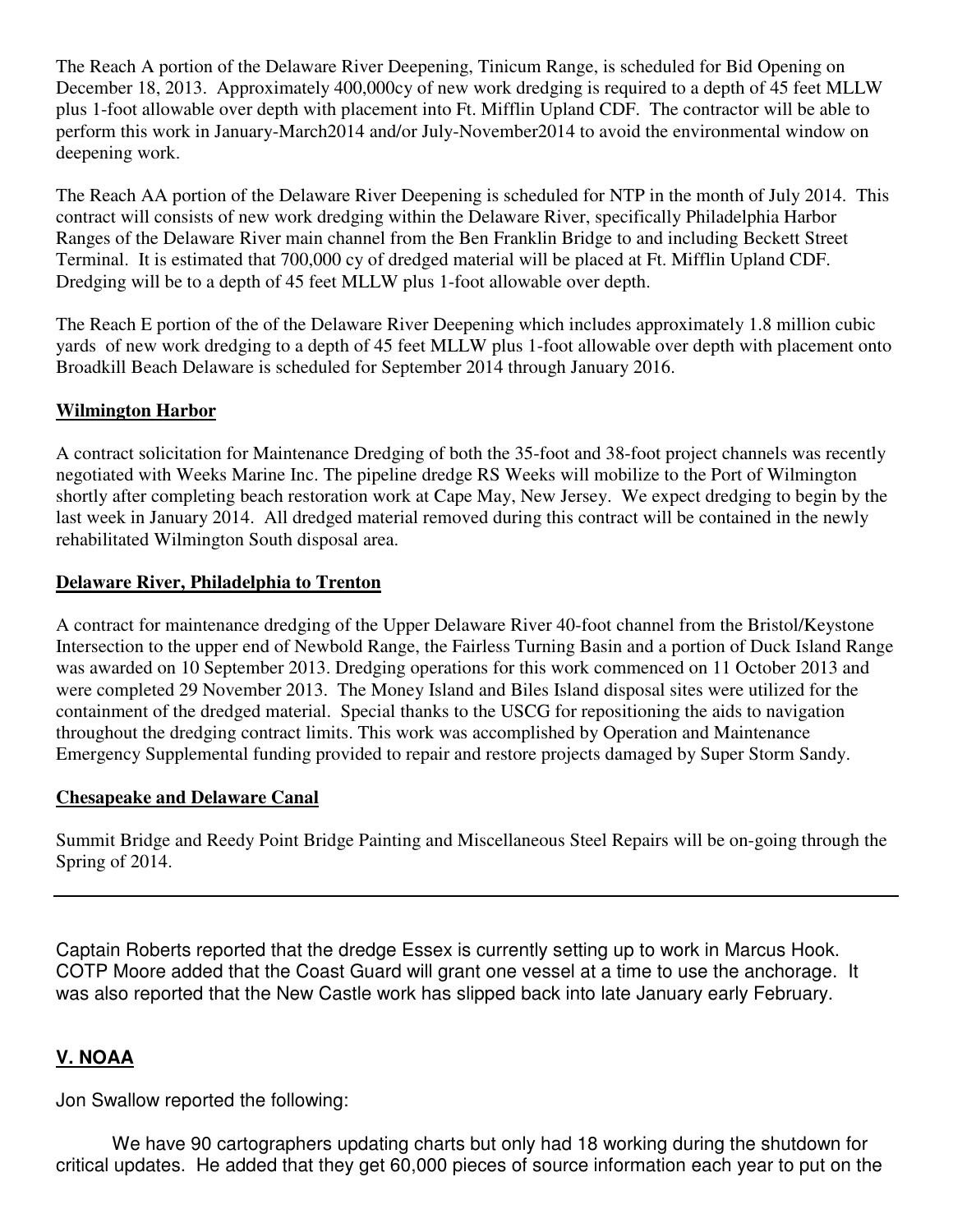charts. Our traditional process of supplying paper charts is stopping in 6 months in favor of print on demand providers. Also the Coast Pilot will only be available by print on demand providers with the last published issue being January 2014.

Rachel Medley distributed the NOAA report and updated the MAC accordingly.

All our charts are available from our website as free downloadable pdfs.

OME ruled on the right whale restrictions; any vessel, 65 feet or longer, is subject to these restrictions November through April

# **VI. Aids to Navigation USCG**

Christopher Runt distributed this report and commented on the following:

- Project to replace the **Delaware Bay LT 32** was completed on 17Oct2013 (thirtyseven days ahead of schedule) at a cost of \$958K.(I believe this is not the final figure)
- **Bulkhead Bar Range Rear Light**: Plan is to demolish the existing rear light and convert the current front light into the rear, demolish Pea Patch Island Dike Light "D" and building a new Range Front Light that will also provide the function previously served by the dike light.
- **Keystone Range** and **Devlin Lower Range Front**, plan is to have CGC SLEDGE rebuild 2014.
- No update for realignment of **Fisher Point Range**.
- **Salem River Entrance Range Rear Light** rebuild by SLEDGE 2014.
- **Miah Maull Shoal Light**: Consultation with NJ SHPO continues for solarizing and retention of the sound signal.
- **Harbor of Refuge LT**: Continuing with project to convert continuous sound signal to seasonal (March 15-December 15).
- **Fisher Point Jetty Buoy 2**: LNM proposal for discontinuance is running and ends 09 Dec.
- **Schuylkill River**: Changes are being considered, taking all feedback received into account. The last plan received from the Fifth District was to replace the Junction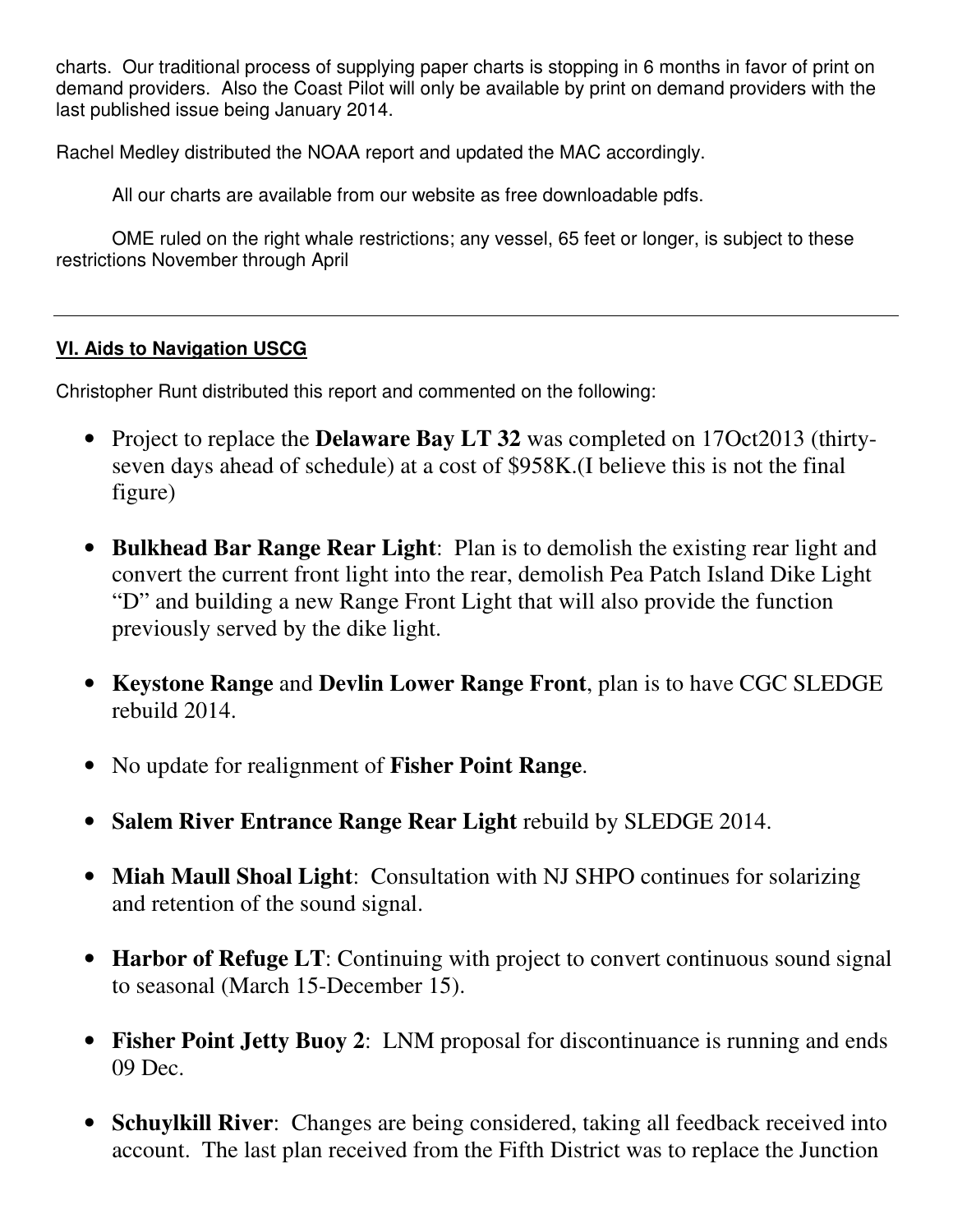Buoy with a daybeacon and discontinue buoy 6. The remaining buoys from 7 to 10 would be replaced by daybeacons. Buoys 12, 13 and 14 are being considered for discontinuance. All daybeacons would be positioned 30 feet off the channel toe. Any feedback should be provided as per the LNM.

- **Port RichmondAnchorage Buoy "A" and Buoy "B"**: Considering new positions to mark the apex of the anchorage and the demarcation of the restriction listed in 33 CFR 110.157(a)(15); however with the CITGO facility is in caretaker status and not taking barge transfers. Is the status quo preferred? Please provide feedback to tiffany.a.johnson@uscg.mil. D5(dpw) is anticipating discontinuing Petty Island Lower End Buoy P (LLNR 3580). LNM proposed change article has not been advertised yet- pending feedback on anchorage buoys.
- LED Conversions continue throughout the area, comments are welcome on their effectiveness.
- The following changes have been approved for implementation..
	- o Discontinue Mantua Creek Buoy 4 and renumber Buoy 6 to 4 (seasonal)
	- o Discontinue Rancocas Creek Buoy 2 and Lighted Junction Buoy "RC"
	- o Discontinue Big Timber Creek Buoy 2, 4, and 6
	- o Incorporate Big Timber Creek LT 1 into Horseshoe Bend Directional Light
	- o Discontinue Upper Delaware River Buoys 105 and 106.
	- o Downsize Bordentown Bar Junction Buoy and rename Upper Delaware River Buoy 86 in the same location.
	- o Downsize Pennsville Dike Buoys PDA and PDB
- Pepper Creek and White Creek AtoN: Analysis of waterways complete and awaiting meeting with dpw staff for way forward.
- Barnegat Inlet South Breakwater LT 7 & Cape May Inlet West Jetty LT 5: Both lights are competing for FY15 funding

Captain Roberts inquired about a number if items:

1.The replacement of Rancocas Creek buoy. He noted that the pilots use that as a turn buoy and we can't lose that.

- 2. Buoys D and DA in the sea lanes are extinguished.
- 3. The need for a more intense leading light at Salem River; not the range light.
- 4. Fisher Point Range light needs realignment as well.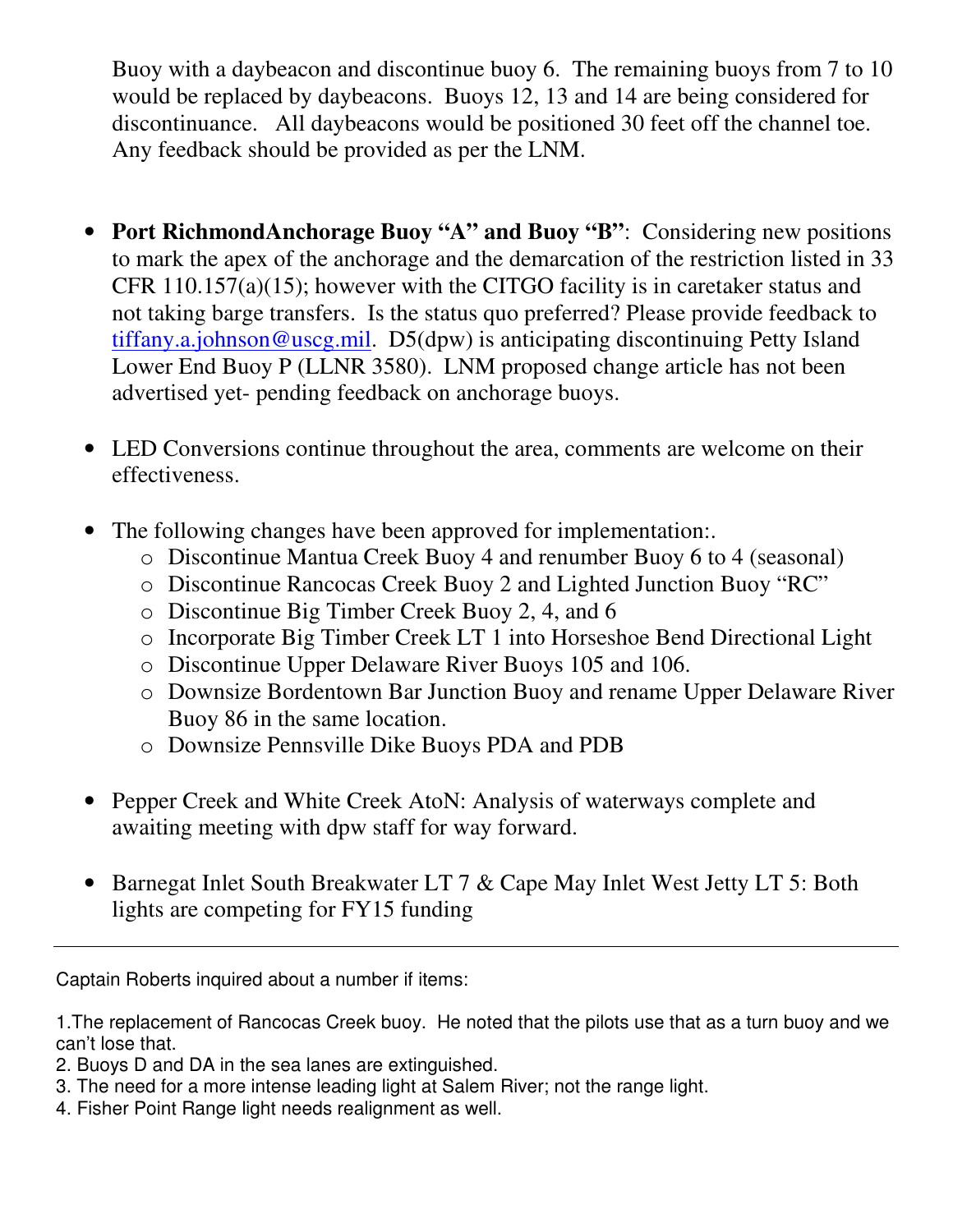Captain Broadley inquired about getting additional anchorage buoys for Mantua Creek including one just above the NuStar dock.

It was also discussed that the green buoys in the area of Horseshoe are being tipped down when the current is hitting them outbound. This causes the LED light to be so low in the water restricting visibility.

Chris Runt said that he'd look into all of the items.

Captain Roberts said that he'll include that Mantua buoy location with the subcommittee's agenda.

## **VII. Sector Delaware Bay**

COTP Kathy Moore reported on the following items:

- 1. New Year's safety zones for fireworks celebrations.
- 2. No action from Conrail's Delair Bridge proposal yet.
- 3. Paulsboro Bridge (closed for river traffic, open for rail traffic) designs are being formalized.

# **VIII. Old Business**

Captain Roberts reported on the following:

The remainder of the Tacony Palmyra Bridge work will commence in the spring of 2014. There will be a meeting in January to discuss the implementation of the work. There are 8 days remaining for their work. The closure will be well advertised.

### National Harbor Safety Conference

NHSC will take place in the Hyatt Hotel August 25-27, 2014. There will be a social event at the New Jersey Aquarium which will combine the conference with the MAC's  $50<sup>th</sup>$  Anniversary.

The Upriver Subcommittee is a combined effort with the pilots, terminal operators and the agents addressing shoaling issues.

There will be a new Deep Draft Sailing subcommittee forming that will be made up of agents, pilots and docking pilots to eliminate the mystery as to when are the best times to sail from certain berths.

AC PARS. (Captain Broadley reported) AC PARS issued a 94-page interim report identifying traffic hot spots and attempts at identifying routing measures. They are also looking at future trade, what kind of ships will be using the area, etc…

Mike Kearny reported on a fund raising effort for the commissioning of The USS Somerset. Flyers were disseminated.

### **IX. New Business**

Week's dredge 506 is working in Eddystone; test pits.

A new MAC subcommittee will be formed to review the proposed Delaware River buoy scheme in 2014. We'll be looking at this as an entire buoy system rather than individual buoys.